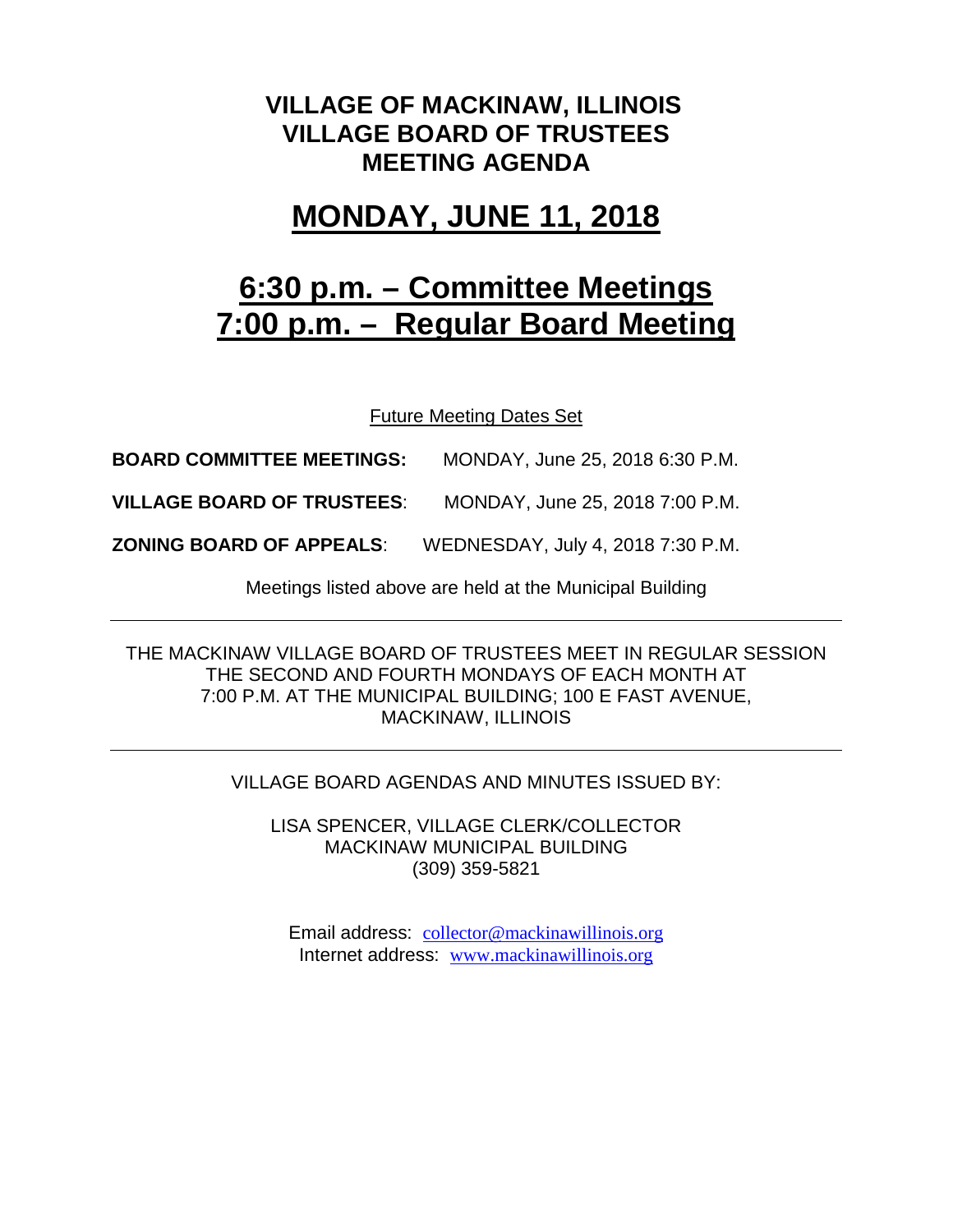## **VILLAGE OF MACKINAW, ILLINOIS VILLAGE BOARD OF TRUSTEES COMMITTEE MEETINGS AGENDA**

# **MONDAY – JUNE 11, 2018 6:30 P.M.**

**I. FINANCE COMMITTEE – Candy Haynes and Carolyn Elmore Approval of minutes Operating budget Employee health insurance**

**Public Comment/New Business**

## **II. BEAUTIFICATION AND PARKS COMMITTEE – Josh Schmidgall Approval of minutes Public Comment/New Business**

### **III. PUBLIC WORKS COMMITTEE – Mark Morman and Jerry Peterson Approval of minutes**

**Public Comment/New Business**

## **IV. POLICE COMMITTEE – Craig Friend and Kraig Kamp**

**Approval of minutes Public Comment/New Business**

## **V. ZONING COMMITTEE – Kraig Kamp**

**Approval of minutes Public Comment/New Business**

#### **VI. ADJOURNMENT**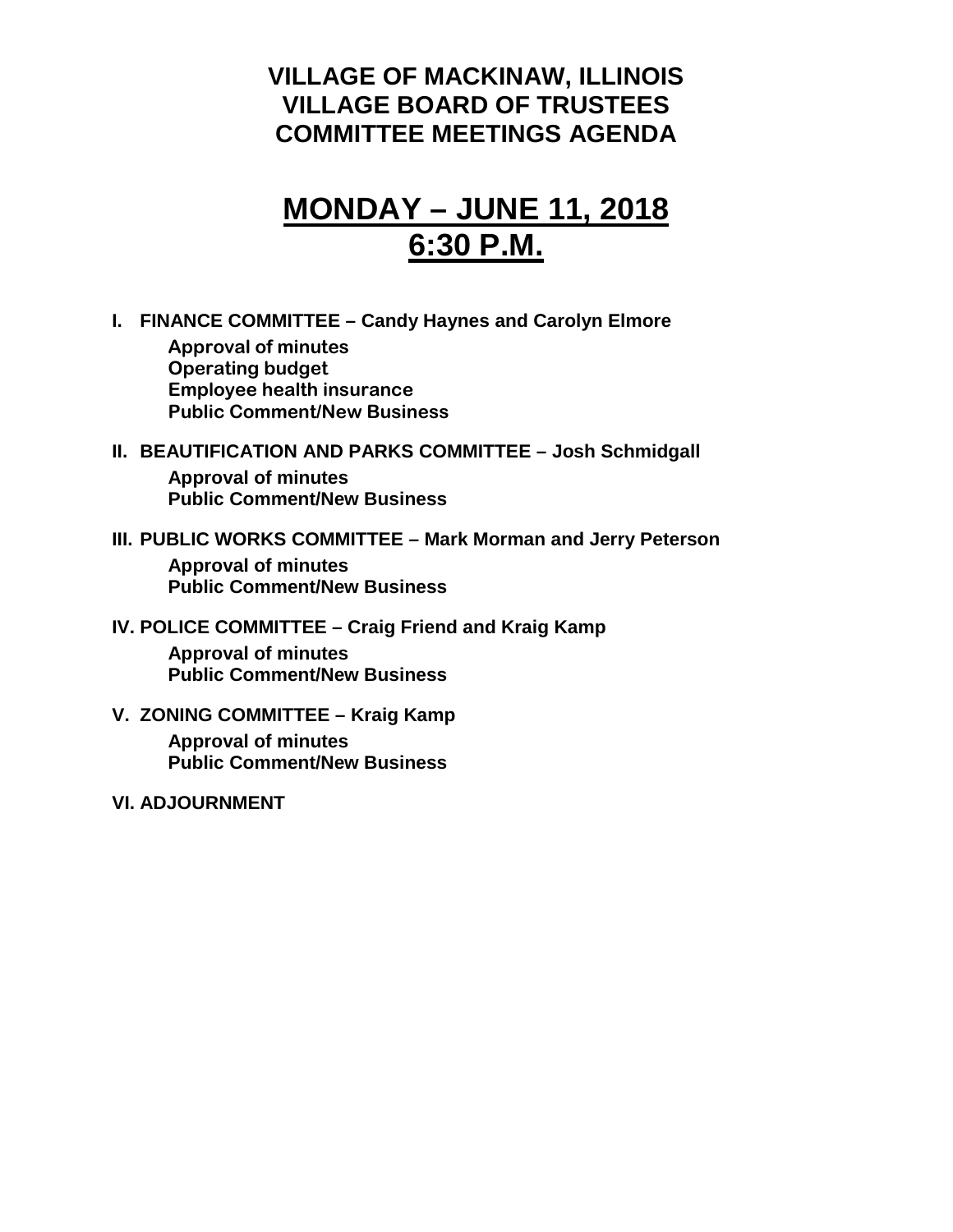## **VILLAGE OF MACKINAW, ILLINOIS VILLAGE BOARD OF TRUSTEES MEETING AGENDA MONDAY – JUNE 11, 2018 7:00 P.M.**

## **I. CALL TO ORDER BY VILLAGE PRESIDENT**

- **I. PLEDGE OF ALLEGIANCE**
- **II. ROLL CALL**
- **III. CONSENT AGENDA ITEMS** 
	- **a. Approval of May 14, 2018 regular meeting minutes**
	- **b. Approval of Public Works department reports**
	- **c. Approval of Police department report**
	- **d. Approval of E.S.D.A. department report**
	- **e. Approval of recurring disbursements**
	- **f. Approval of finance packet**
- **IV. PUBLIC COMMENT**
- **V. DEPARTMENT REPORTS** 
	- **a. Police Chief's report**
		- **1. TC3 Communications Center Agreement**
	- **b. Public Works Manager's report**
		- **1. Award 2018 MFT maintenance project**
		- **2. Approve Tazewell County Asphalt to pave section of Orchard**
	- **c. Collector's report**
		- **1. Non-recurring bills**